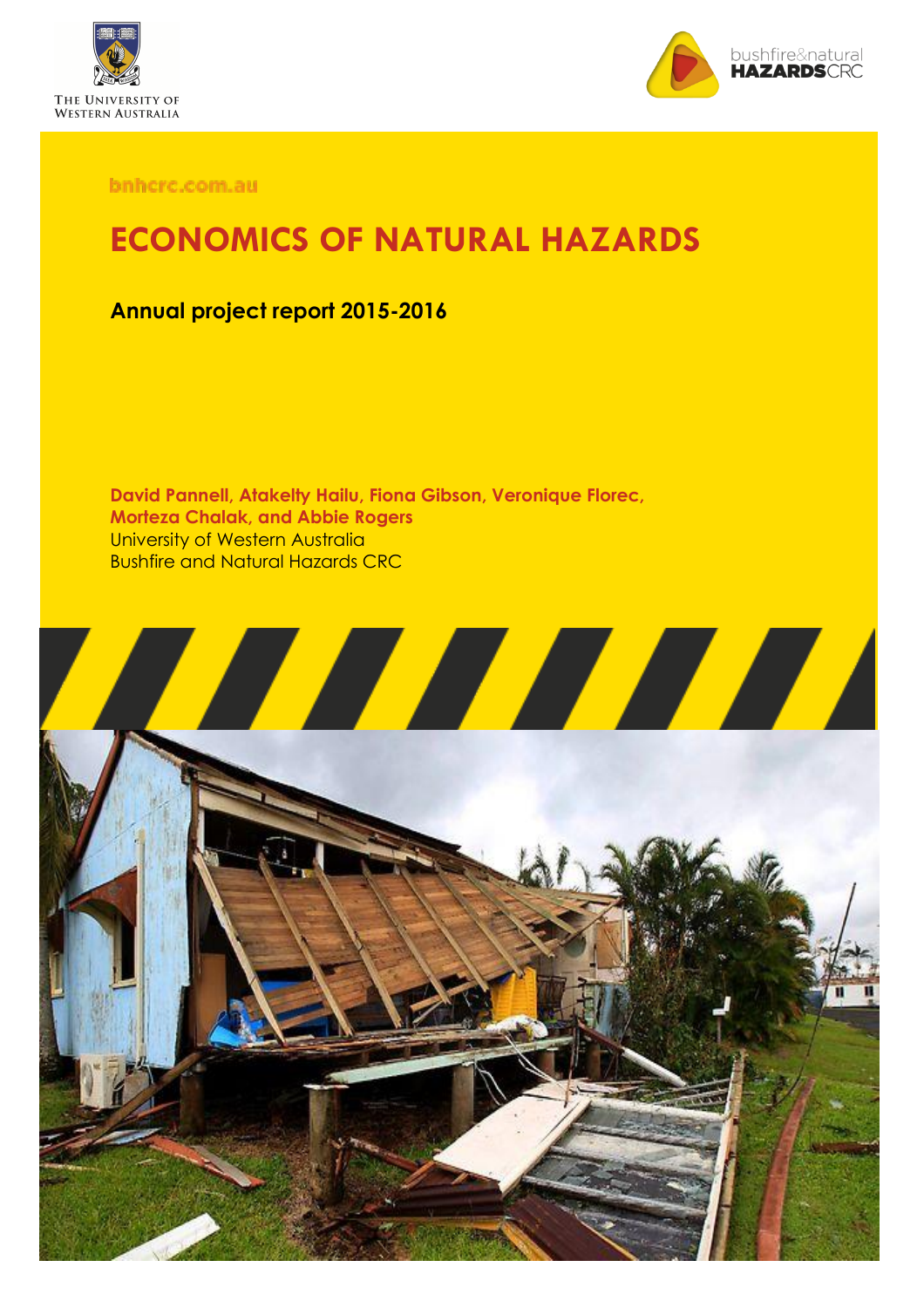

| Version        | <b>Release history</b>      | Date       |
|----------------|-----------------------------|------------|
| 1 <sub>0</sub> | Initial release of document | 15/08/2016 |



**Business** Cooperative Research Centres Programme

This work is licensed under a Creative Commons Attribution-Non Commercial 4.0 International Licence.



#### **Disclaimer:**

University of Western Australia and the Bushfire and Natural Hazards CRC advise<br>that the information contained in this publication comprises general statements<br>based on scientific research. The reader is advised and needs without seeking prior expert professional, scientific and technical advice. To the extent permitted by law, University of Western Australia and the Bushfire and Natural Hazards CRC (including its employees and consultants) exclude all liability to any person for any consequences, including but not limited to all losses, damages, costs, expenses and any other compensation, arising directly or indirectly from using this publication (in part or in whole) and any information or material contained in it.

#### **Publisher:**

Bushfire and Natural Hazards CRC

August 2016

Citation: Pannell D, Hailu A, Gibson F, Florec V, Chalak M, Rogers A (2016) Economics of natural hazards: Annual project report 2015-2016, Bushfire and Natural Hazards CRC

Cover: Damage caused by Cyclone Yasi in northern Queensland, 2011

Photo: Cyclone Testing Station, James Cook University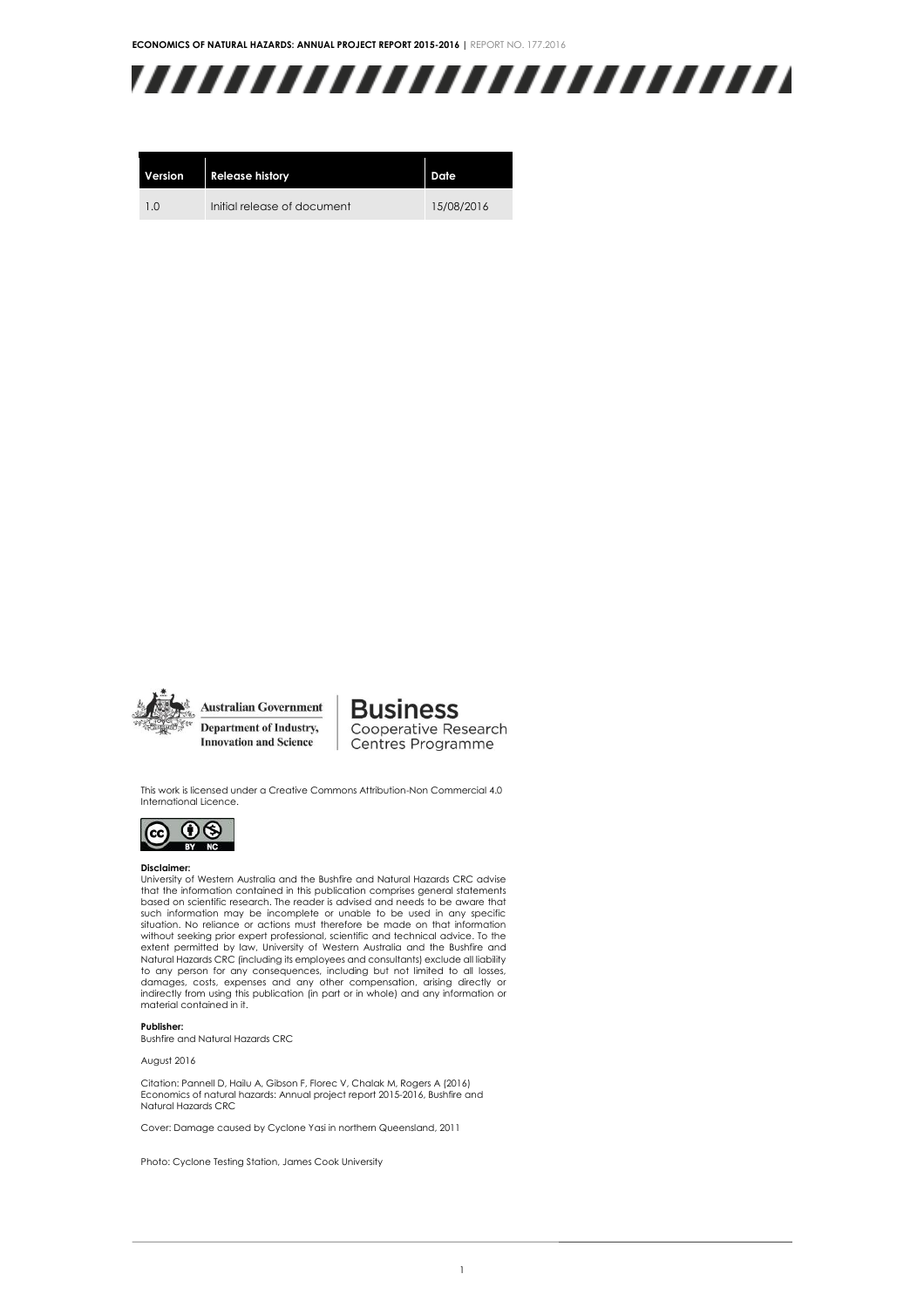## 

### **TABLE OF CONTENTS**

| <b>EXECUTIVE SUMMARY</b>                                               | 3               |
|------------------------------------------------------------------------|-----------------|
| <b>END USER STATEMENT</b>                                              | 4               |
| <b>INTRODUCTION</b>                                                    | 5               |
| <b>PROJECT BACKGROUND</b>                                              | 6               |
| Estimate the non-financial benefits                                    | 6               |
| Integrated economic analysis of management and policy                  | 6               |
| Develop guidelines for sound economic analysis                         | 6               |
| WHAT THE PROJECT HAS BEEN UP TO                                        | 8               |
| project video                                                          | 10              |
| workshops on the economics of natural hazards                          | 8               |
| engagement with end users and other researchers                        | 8               |
| Valuation of non-market costs and benefits                             | 9               |
| integrated economic modelling of flood management options for adelaide | 10 <sup>°</sup> |
| <b>PUBLICATIONS/PRESENTATIONS</b>                                      | 11              |
| <b>CURRENT TEAM MEMBERS</b>                                            | 12              |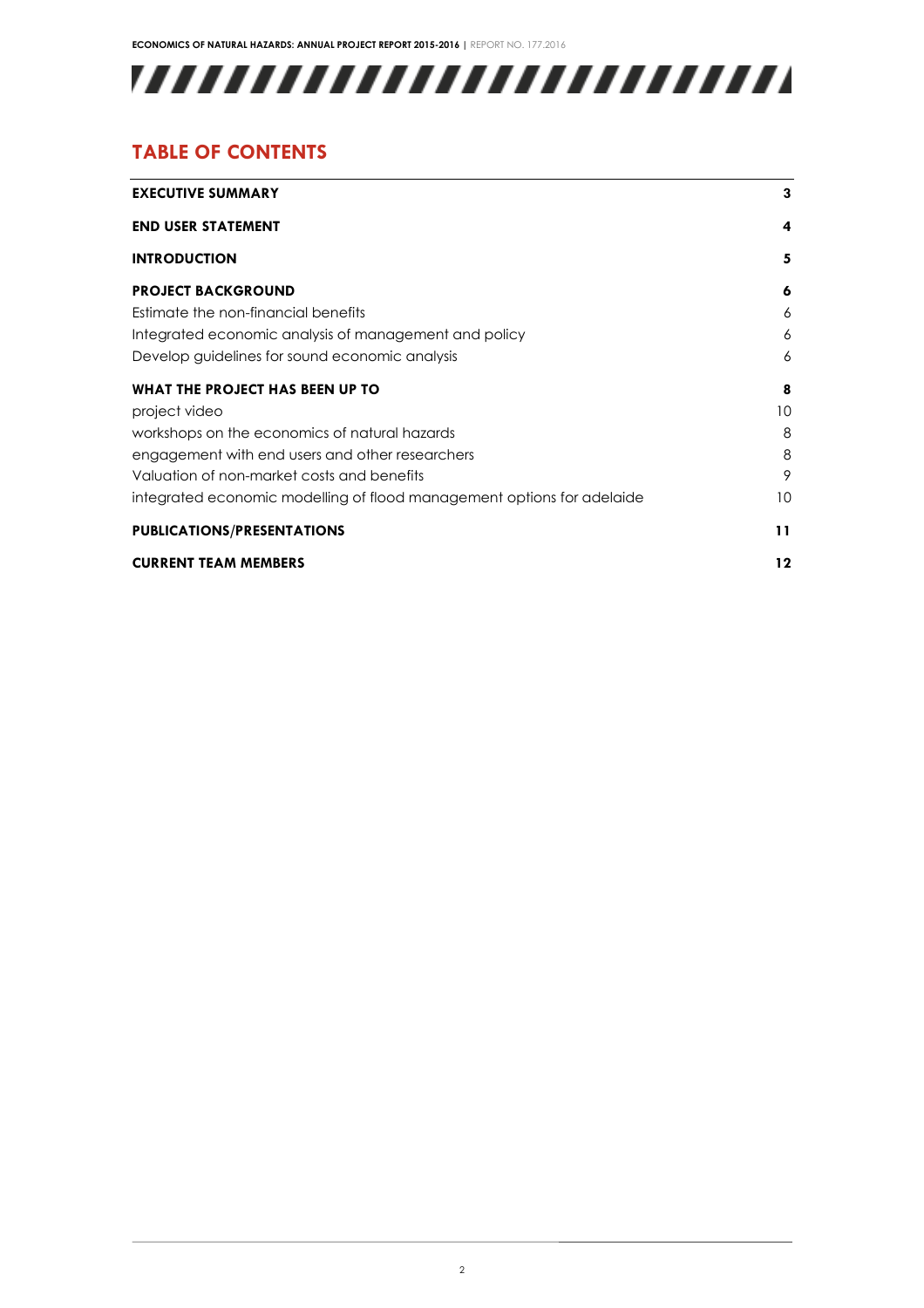## **EXECUTIVE SUMMARY**

The project tackles from an economics perspective issues relating to nonfinancial benefit estimation, risk analysis, and development of decision-making frameworks that would help deliver value for money from public investments in natural hazard management. It has a broad scope in terms of natural hazards, including fires, earthquakes, floods, cyclones and tsunamis. It aims to improve the management of bushfires and other natural hazards by delivering the following outcomes:

- Improved recognition of non-financial benefits of management and policy for natural hazards, influencing decisions about budget levels and about management and policy options.
- Improved decision-making about management and policy options considering the full range of relevant factors (technical, social, economic, environmental, policy).
- Improved quality of economic analysis throughout the sector, resulting in stronger and more defensible analyses, and stronger support from Treasury.

The research team has extensive experience in non-market valuation, integrated modelling and the economics of environmental and natural resource management and policy. The team has also recruited four outstanding environmental economists with extensive experience in.

The project has continued to engage well with the end user community and other potential collaborators. Project staff have been keen to help identify research priorities and deliver research outcomes that are based on a broader analysis of the costs and benefits of mitigation options and inform management and policy choices accordingly. The project's major accomplishements for the year include the following:

- A journal article has been written and submitted for review on non-market value in natural hazards management.
- Analysis on mitigation options for flood management in Adelaide (first case study) has been completed and preliminary reports provided. A working paper is being finalised. Results from this analysis will be presented at AFAC 2016 in Brisbane.
- A workshop on 'Economics of natural hazard mitigation' was delivered as part of the 8th Australasian Natural Hazards Management Conference to held in Perth, WA during October 12-14. The feedback on the workshop was very positive.
- Research team members have conducted several meetings with end users and have provided advice to agencies in WA regarding the collection of economic information for hazard management. These include the State Emergency Mangement Committee (SEMC).
- A video describing the project and its relevance to management and policy has been prepared.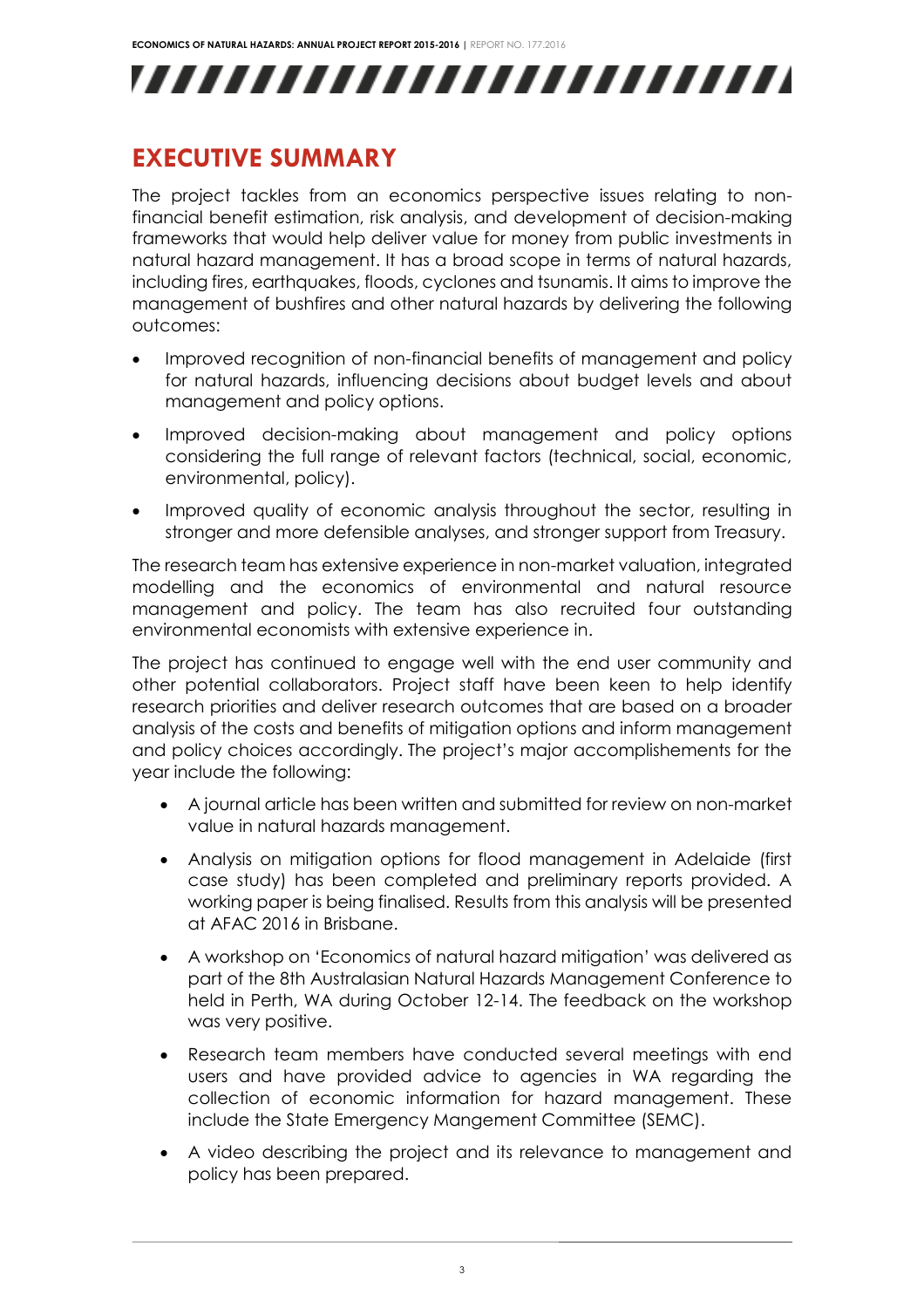### **END USER STATEMENT**

**Ed Pikusa**, *National Risk Assessment, Measurement and Mitigation Subcommittee (RAMMS), Fire and Emergency Services Commission, SA*

*This project has generated a lot of interest among end users, particularly in Western Australia and South Australia.* 

*It is well understood that the impacts from natural disasters can be far-reaching, extending beyond quantifiable financial costs.* 

*The inclusion of non-market values has the potential to improve the assessment of disaster losses to more accurately reflect reality. In this project, the universoty of Western Australia is seeking to quantify and demonstrate the inclusion of socalled 'non-market' costs into traditional benefit-cost analysis.* 

*Integration of non-market costs into the Uni of Adelaide project on planning and optimisation has been discussed, and is a live option for the second stage of the research program*

*Application of the work to South Australia flood case studies is a useful illustration of the process, which end users can see as a demonstration and seek to apply in their own situations.*

*The register of non-market costs as a project deliverable has similarly generated significant interest as a fundamental resource for end users seeking to use nonmarket costs.*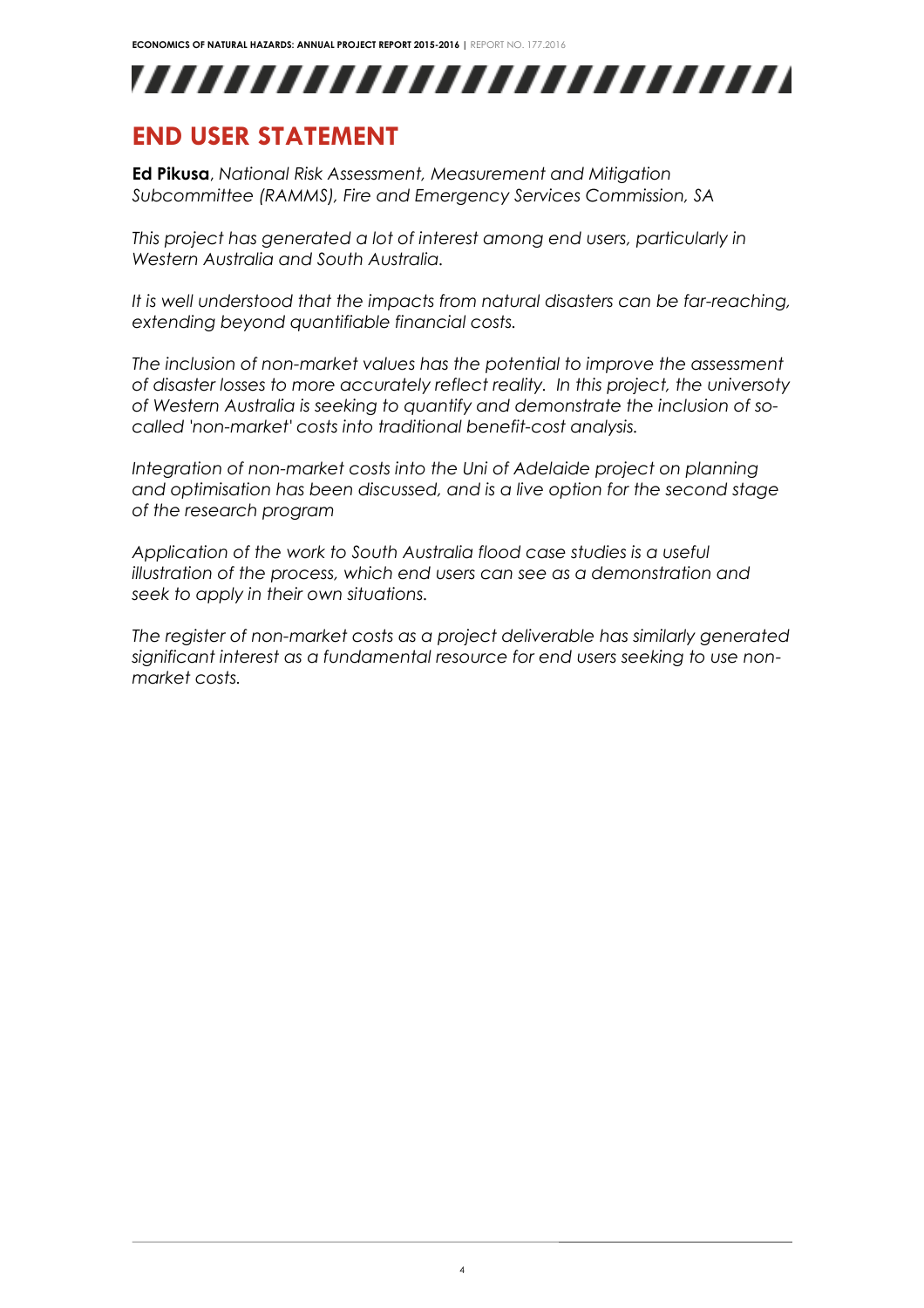### **INTRODUCTION**

Natural hazards have a number of things in common when it comes to planning, decision making and evaluation of public investments. First, they are complex and, therefore, effective decision making and evaluation requires synthesis and integration of many different types of information within a context of high risk and uncertainty. Second, addressing these issues well requires an inherently multidisciplinary approach, often requiring information from biological sciences, physical sciences, social sciences and economics. Third, data requirements for strong decision making and helpful evaluation are extensive, and existing data sources are usually insufficient for this purpose. Fourth, some of the key impacts of natural hazards are relatively intangible, making them difficult to quantify, especially in a way that can feed into decision making. Finally, research into planning, decision making and evaluation for natural hazards is relatively lacking.

In the case of bushfires, for example, decision making requires combining information on physical, biological, social and economic aspects such as: risks of fire occurrence, risks of fire spread, frequencies of fires of different severities, impacts of weather conditions on these things, losses associated with bushfires of different severities, reductions in those losses under different prescribed burning regimes, and costs of different prescribed burning regimes. Experience in a Bushfire CRC project shows that only a minority of the required information is readily available in existing datasets. Intangible benefits of bushfire management include effects on life, health, feelings of safety, biodiversity, threatened species, and water quality. Integrated economic analysis of strategic bushfire decisions has been undertaken in Australia only for two case studies. The knowledge gaps for other hazards, such as earthquakes, floods, cyclones and tsunamis, are similarly significant.

This project aims to fill key knowledge gaps on issues related to values, risks, and decision making to deliver value for money from public investments in natural hazard management.

This is the second annual report written since the project research activities began in earnest in January 2015. In the next section, we provide a summary of the main components of the project. This is followed by a presentation of the projects key activities over the reporting period. The last two sections present a list of presentations made by the project and the current list of members in the research team.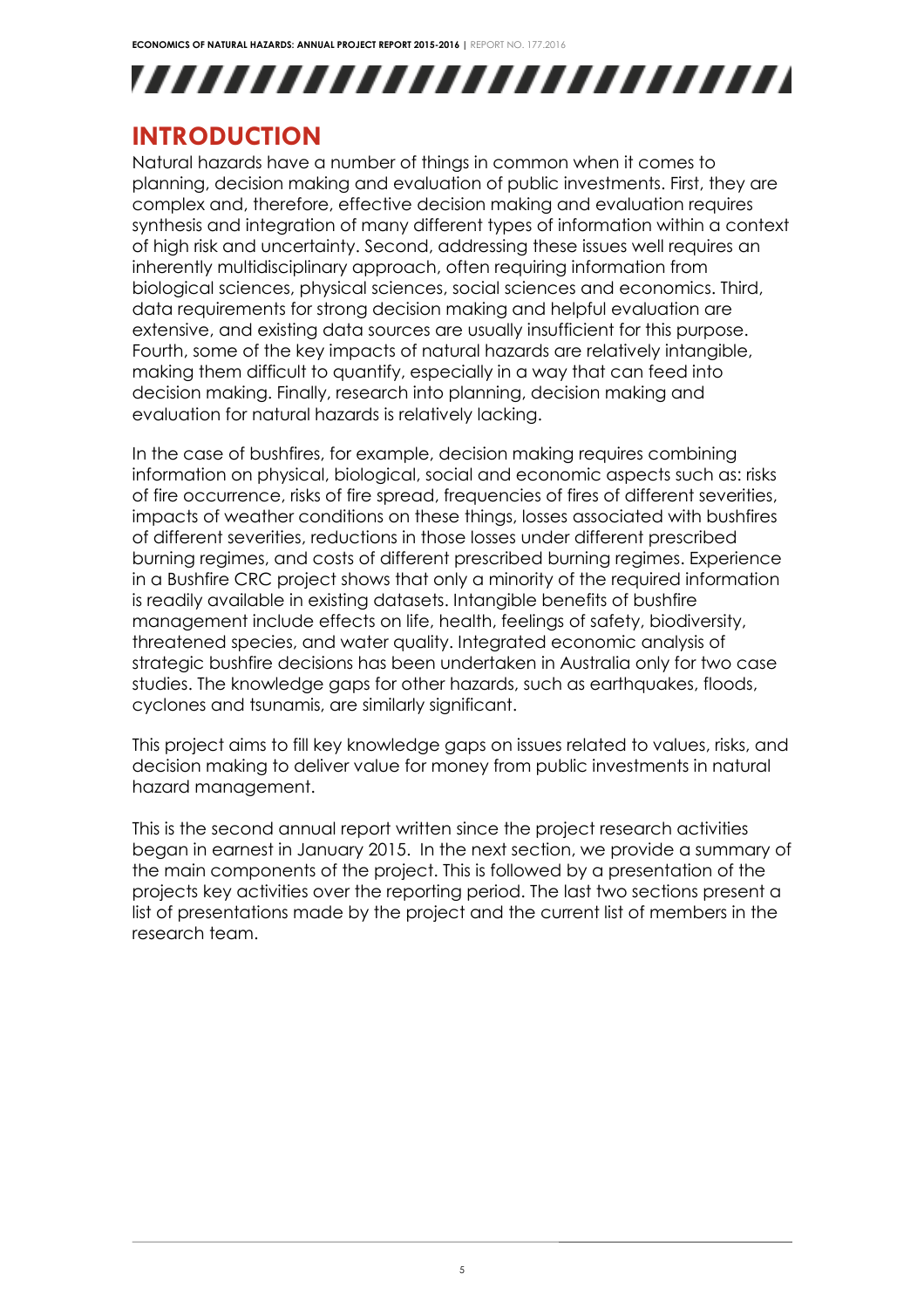,,,,,,,,,,,,,,,,,,,,,,,,,

## **PROJECT BACKGROUND**

The project has three main components that are outlined below.

#### **ESTIMATE THE NON-FINANCIAL BENEFITS**

End-user organisations have indicated the need for a stronger focus on dollar valuation of non-financial benefits from natural hazard policy and management. The challenge here is that there are so many different contexts within which these values may be needed, and it is not practical or affordable to conduct new studies for each context. Environmental economists have developed a technique called "benefit transfer", which involves attempting to extrapolate from existing studies, but even this is not an ideal solution. It requires a high level of economics expertise, and it relies on the existence of relevant studies to extrapolate from, which is often not the case for natural hazards.

This project will develop an innovative tool for efficiently generating estimates of dollar values for non-financial benefits. The aim is to develop a tool that people with only moderate economics knowledge are able to use, and that people with no economics knowledge can learn from.

#### **INTEGRATED ECONOMIC ANALYSIS OF MANAGEMENT AND POLICY**

This component of the project involves integration of technical, social, biophysical and policy information within an economics framework with a decision-making focus. Therefore, it is a study that requires high levels of participation by end users. Strengths of the integrated approach to the analysis include that: it provides a mechanism for bringing research results into decision making about policy and management; it combines economic rigour with stakeholder participation; and it provides information in a form that is useful in discussions about resourcing and policy design. Two case studies will be identified in consultation with the CRC and stakeholders. This study differs from other integrated assessment studies or work on decision support systems (DSSs) in that it takes into account the non-financial benefits of mitigation activities. The project is currently collaborating with an end user to conduct its first case study in Western Australia as described in the next section.

#### **DEVELOP GUIDELINES FOR SOUND ECONOMIC ANALYSIS**

This component of the project involves developing an accessible and understandable guide to undertaking economic analysis of natural hazard management and policy. The work will be based on: experience in the research undertaken to address the other project objectives; experience in the Bushfire CRC; relevant research literature and textbooks. The guide aims to be helpful to agencies in: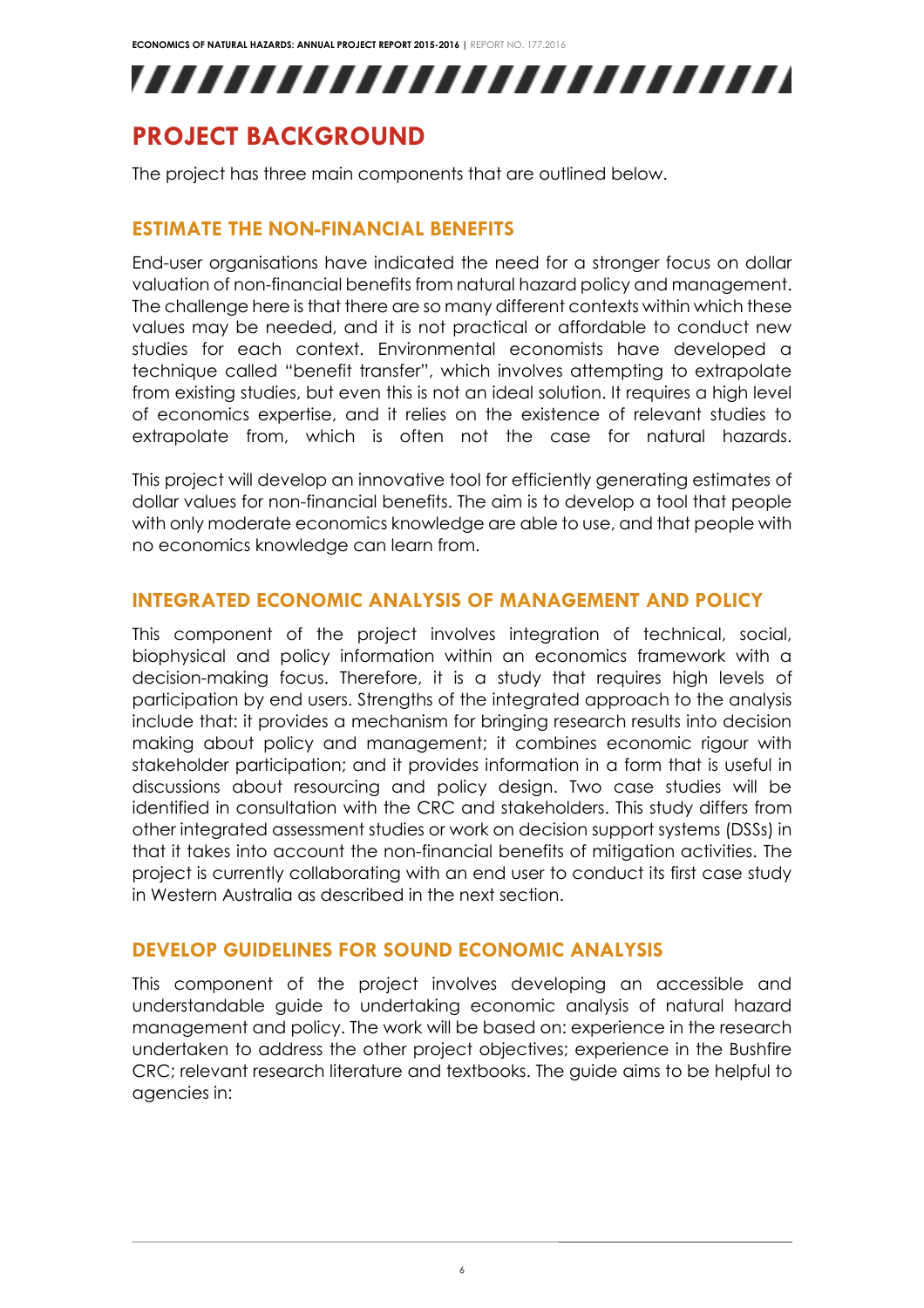## 

- formulating its needs for economic analysis,
- knowing what to ask economists (internal or external) to do,
- evaluating the quality of economic analysis that has been conducted,
- understanding the data requirements, and
- supporting economists beginning work on natural hazards.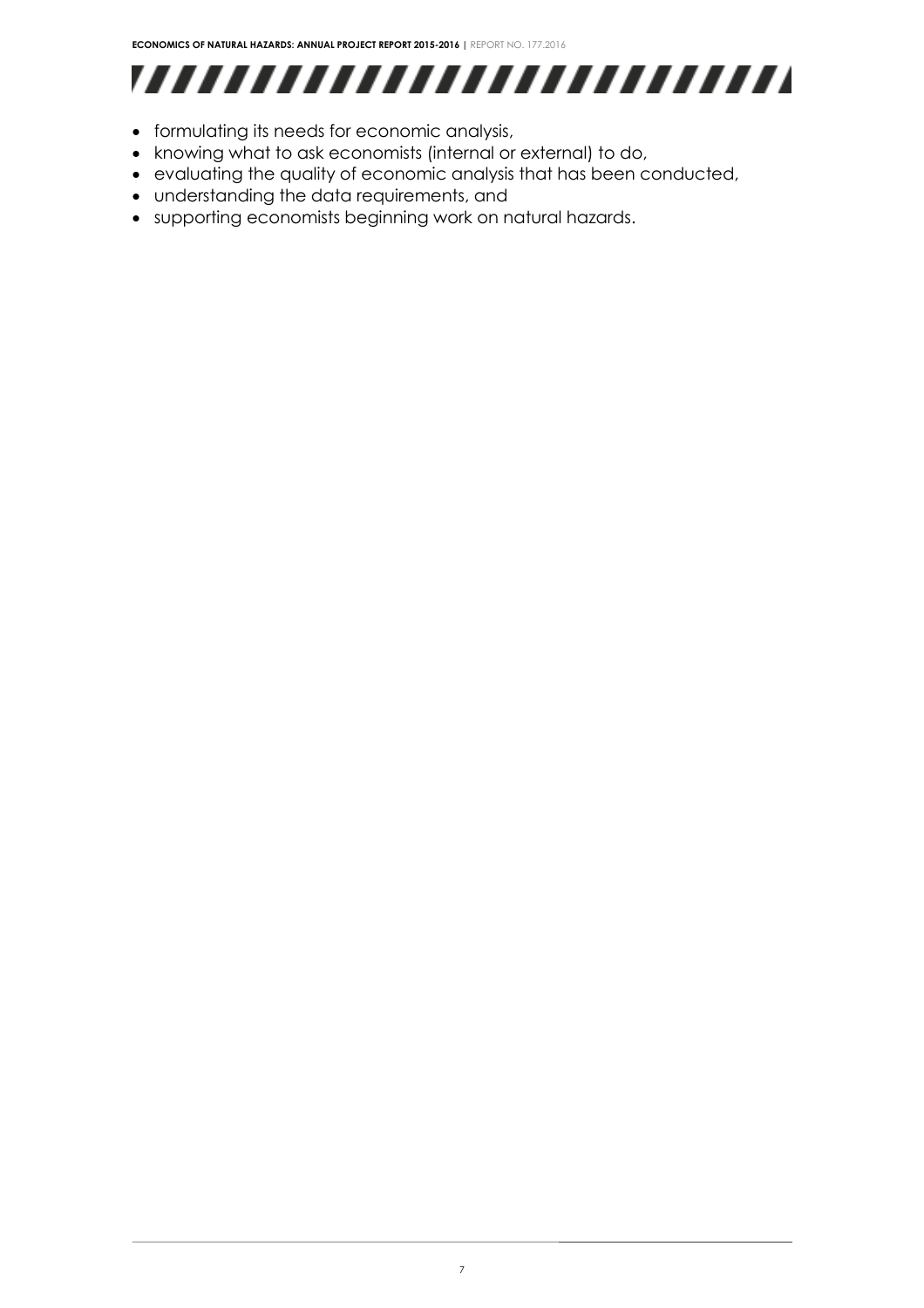## **WHAT THE PROJECT HAS BEEN UP TO**

Over the last year, the major activities of the project have include the following: preparation of a project video; rectuitment of additional staff (Morteza Chalak); undertaking team workshops; a workshop on economics of natural hazards; extensive engagement with end users and other researchers; publications and research on non-market valuation in natural hazards; and undertaking a case study on flood management options for Adelaide. Further details are provided below.

#### **WORKSHOPS ON THE ECONOMICS OF NATURAL HAZARDS**

The project has done internal (research team) workshops over the course of the year. It had also prepared and submitted a proposal for a Workshop on the Economics of Natural Hazards as part of the 8th Australasian Natural Hazards Management Conference (ANHMC). The proposal was successful and the project was able to deliver the workshop, which aimed to provide participants with an introduction on the application of economics to natural hazards management and mitigation, why it is important, how economics should be used, what questions it seeks to answer and what is required to conduct economic analyses. Attendants came from different backgrounds and regions of Australia and New Zealand. The aim of the workshop was to provide participants with an introduction on the application of economics to natural hazards management and mitigation, why it is important, how economics should be used, what questions it seeks to answer and what is required to conduct economic analyses. The following presentations were given: Economic principles and the management of natural hazards (V. Florec and D. Pannell); Estimation of values for intangible impacts of natural hazards (F. Gibson); Dealing with uncertainty in economics (A. Hailu and D. Pannell); and Putting it all together (D. Pannell).

Workshop participants had the chance to participate in a live non-market value elicitation experiment. The participants seemed quite interested and engaged in the valuation exercise. The immediate feedback from the workshop participants and the organising committee of the conference was very positive.

#### **ENGAGEMENT WITH END USERS AND OTHER RESEARCHERS**

The project has actively engaged with its end users over the course of the year.

#### SEMC

Over the year, the project has had several meetings with the State Emergency Management Committee (SEMC) for WA. These meetings have focused on a possible case study within WA; the applicability of non-market values framework to SEMC decision-making; and the provision of expert advice to SEMC on their State Risk Project. SEMC is interested in resource allocation and prioritization for the numerous hazards that the State of WA may face. Details of these meetings and issues discussed have been provided in the quarterly reports.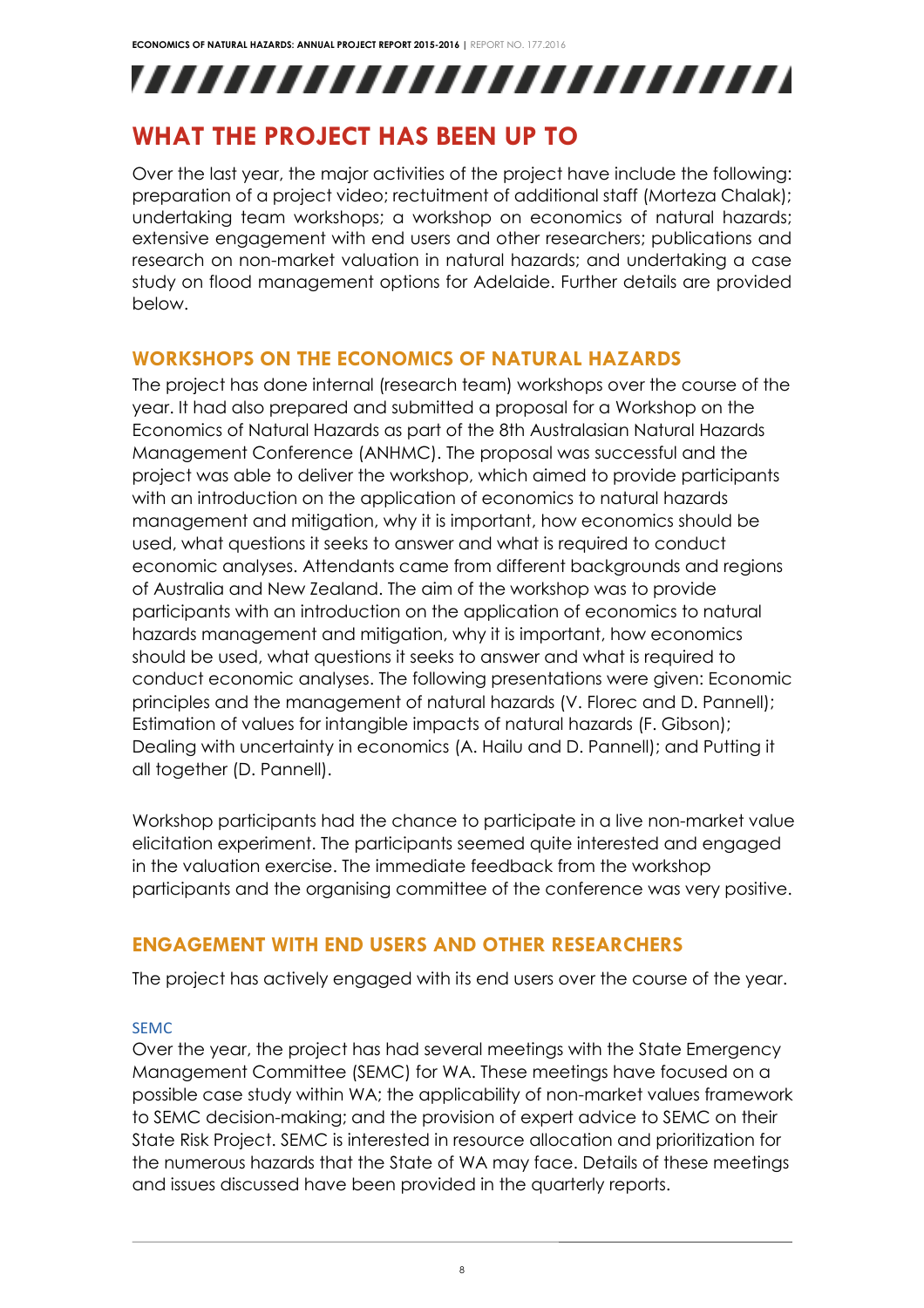#### University of Adelaide BNHCRC Project Team

The project team met with the Adelaide Project members, led by Holger Maier, on several occasions, including at AFAC 2015 and RAF to discuss opportunities for future collaboration. At AFAC 2015, the two teams presented updates on their respective projects and described what they were focusing on for their case studies. Recently, Fiona Gibson (UWA) met with Holger Maier, Graeme Riddle (UA), Ed Pikusa, Mike Wouters (DEWNR) on 03/05/2016 to discuss synergies between the University of Adelaide decision support system and UWA nonmarket values project, future joint case studies, and future projects for both research groups.

#### Meeting with DEWNR (Adeliade)

We have had discussions about both the integrated modeling and valuation components of the project and case studies with staff at DEWNR and others in Adelaide. For the flood case study, on 16/03/2016, we met with Ed Pikusa (Cluster Leader and DEWNR), Bill Lipp (Department of Planning, Transport and Infrastructure, SA) and David Trebilcock (DEWNR) to discuss flood management issues and options in the Brown Hill and Keswick Catchments of Adelaide.

Fiona Gibson (UWA) met with Mike Wouters, Ed Pikusa, Tim Groves, Chrissie Bloss and others at DEWNR on 02/05/2016. Issues discussed include the non-market values project, issues around incorporating NMV in Treasury business case and case study ideas for the NMVs project.

#### Meeting with CQU project researchers

Several meetings were held with the project leaders, Kevin Ronan and Briony Towers, of the child-centered disaster risk reduction (CCDRR) project funded by BNHCRC. The discussion focused on how the two groups could benefit from collaboration. The groups are working on a one-page project brief to use in engagement with potential end-users. The project proposal, a cost-benefit analysis or cost effectiveness analysis of CCDRR-related initiatives and activities, has received positive feedback from end users so far. In July, Veronique Florec and Atakelty Hailu will give a presentation to the end-users of CCDRR and DFES in WA.

#### Other end users

Other end users (and potential end users) project staff have meet with include: Tracy Leotta (DFES); Suellen Flint (DFES); Stephanie Bolt (Adelaide Airport); Laura Little (DELWP); and Tim McNaught (OBRM).

#### **VALUATION OF NON-MARKET COSTS AND BENEFITS**

A large amount of non-market valuation literature relevant to natural hazards was reviewed in the early phases of this project. A paper (on Non-market Valuation of Natural Hazards) based on this review was published in the School of Agricultural and Resource Economics working paper series. Subsequently, the paper was submitted for review to the International Journal of Wildland Fire.

Recently, the project team has been finalising the set of relevant values that can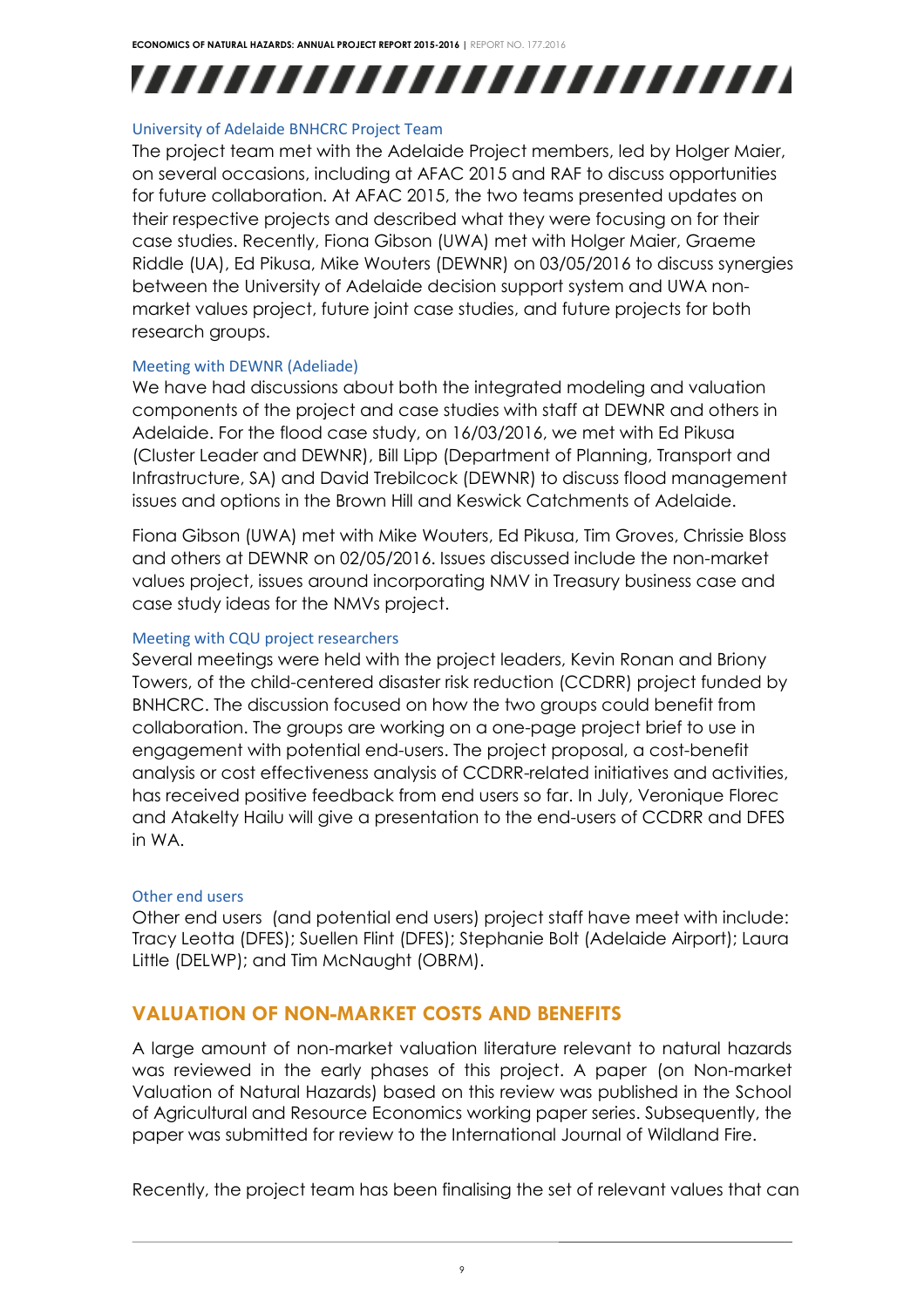# ,,,,,,,,,,,,,,,,,,,,,,,,,

be affected by natural hazards, in consultation with Heather Taylor at SEMC and a group of fire and flood managers at DEWNR. The team have been working on a search protocol for identifying suitable non-market value estimates to include in a database, compiling the database of non-market estimates and have scoped the content of the database interpretation guidelines to accompany the database.

Work on the journal paper "Economic methods for valuing non-market impacts from natural hazards" continues. The team has contributed to communication activities, including the RAF presentation and creating a video on our research under the project.

### **INTEGRATED ECONOMIC MODELLING OF FLOOD MANAGEMENT OPTIONS FOR ADELAIDE**

The preliminary report on the first case study was completed and sent to the Cluster leader for comments. This study focuses on flood mitigation options in the Brown Hill and Keswick catchments of Adelaide. A meeting was held in Adelaide with DEWNR and DPTI staff to define the set of options to be analysed. The preliminary report identifies the set of tangible and intangible values that are relevant to the analysis and provided initial estimates of costs and benefits for each of the options. These options include investments in creek capacity upgrades, river diversions and detention dams. They would substantially reduce flood damages resulting from a one in a hundred year probability floods, which are the target of the planned interventions. Morteza Chalak, Veronique Florec and Atakelty Hailu are currently finalising the working paper on the case study.

Veronique submitted her PhD thesis at the end of April. Her thesis is titled "Economic analysis of prescribed burning in the south-west of Western Australia" and is currently under revision.

Currently, the project is finalising its Adelaide flood study and generating a working paper (titled: Economic analysis of flood mitigation options for Brown Hill and Keswick Catchments) for publication. The results will be presented at AFAC 2016.

#### **PROJECT VIDEO**

The Bushfire and Natural Hazards CRC project – "The economics of natural hazards" – has prepared a video describing how the project aims to provide natural hazard managers with a better understanding of the costs and benefits of natural hazard mitigation, including the intangible benefits associated with protecting social and environmental values. The video also shows how the project could help managers compare the economic, social and environmental costs and benefits for different mitigation options to determine which options provide the highest net benefit.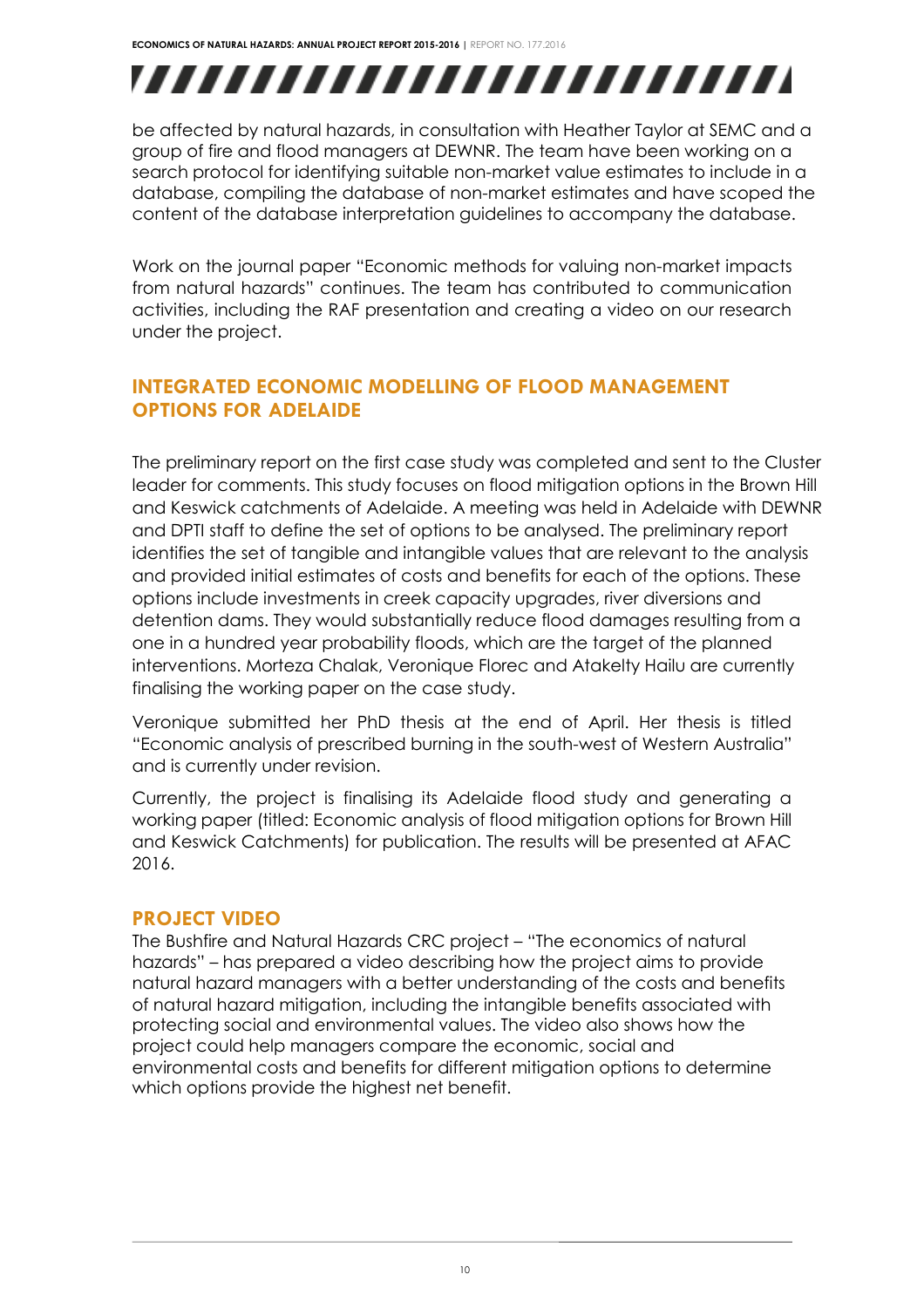## **PUBLICATIONS/PRESENTATIONS**

Gibson, FL, Pannell, D, Hailu, A. 2016. "Non-market values in the economic analysis of bushfire mitigation: A review", Submitted to International Journal of Wildland fire.

Gibson, FL, Pannell, D, Boxall, P, Burton, M, Johnston, R, Kragt, M, Rogers, A, Rolfe, J. 2016. "Non-market valuation in the economic analysis of natural hazards", Working paper, School of Agricultural and Resource Economics, University of Western Australia.

Chalack, M. and Hailu, A. 2016. "Economic analysis of flood mitigation options for Brown Hill and Keswick Catchments: Preliminary results", unpublished Report, April 2016.

Florec, V. 2016. "Economics of Natural Hazards", paper presented at RAF, Hobart, 12 May 2016.

Florec, V. 2016. "An economic analysis of prescribed burning in the south west of Western Australia", paper presented at the 8th Australasian Natural Hazards Management Conference in October 2015.

The project presented the following posters at the BNHCRC/AFAC conference 2015:

- 1. "Economics of Natural Hazards: Integrated Assessment". The poster described how the project integrates technical, biophysical, and socioeconomic and policy information to address key decision problems relating to natural hazard prevention and mitigation.
- 2. "Valuing Intangibles". The poster describes why it is important to quantify and measure the different values that natural disasters affect (life, health, belongings, property, essential services and the environment) and also the project's aims to build a tool that would make it possible to estimate values using available information.